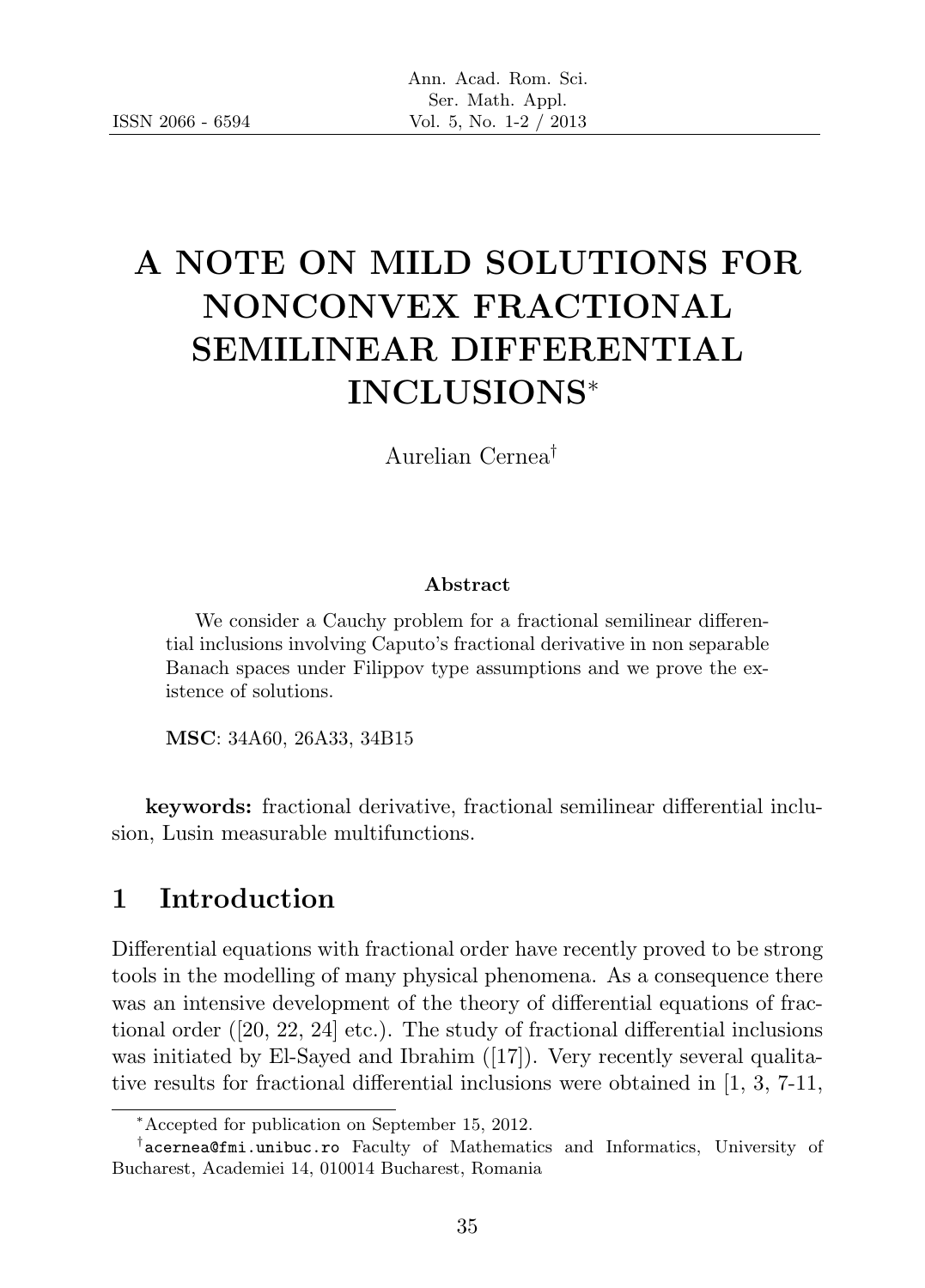13, 23] etc.. Applied problems require definitions of fractional derivative allowing the utilization of physically interpretable initial conditions. Caputo's fractional derivative, originally introduced in [5] and afterwards adopted in the theory of linear visco elasticity, satisfies this demand. For a consistent bibliography on this topic, historical remarks and examples we refer to [1].

The study of theory of abstract differential equations with fractional derivatives in infinite dimensional spaces is also very recent. The main problem consists in how to introduce new concepts of mild solutions. One of the first paper on this topic is [16]. In [19] it is showed that several papers on fractional differential equations in Banach spaces were incorrect and used an approach to treat these equations based on the theory of resolvent operators for integral equations. A suitable definition of mild solutions based on Laplace transform and probability density functions may be found in [25-28].

In this paper we study fractional semilinear differential inclusions of the form

$$
D_c^r x(t) \in Ax(t) + F(t, x(t)) \quad t \in I, \quad x(0) = x_0 \tag{1.1}
$$

where  $I = [0, T]$ , X is a Banach space, A is the infinitesimal generator of a strongly continuous semigroup  $\{T(t), t \geq 0\}$ ,  $F(., .) : I \times X \to \mathcal{P}(X)$  is a set-valued map and  $D_c^r$  is the Caputo fractional derivative of order  $r \in (0, 1]$ .

In our recent paper  $[12]$  it is shown that Filippov's ideas  $([18])$  can be suitably adapted in order to prove the existence of solutions to problem (1.1) provided the Banach space X is separable.

De Blasi and Pianigiani ([15]) established the existence of mild solutions for semilinear differential inclusions on an arbitrary, not necessarily separable, Banach space  $X$ . Even if the ideas of Filippov are still present, the approach in [15] has a fundamental difference which consists in the construction of the measurable selections of the multifunction. This construction does not use classical selection theorems as Kuratowsky and Ryll-Nardzewski ([21]) or Bressan and Colombo ([4]).

The aim of this note is to obtain an existence result for problem (1.1) similar to the one in [15]. We will prove the existence of solutions for problem  $(1.1)$  in an arbitrary space X under assumptions on F of Filippov type. Our result may be interpreted as extension of the result in [15] to fractional semilinear differential inclusions and as an extension of the result in [12] to non separable Banach spaces.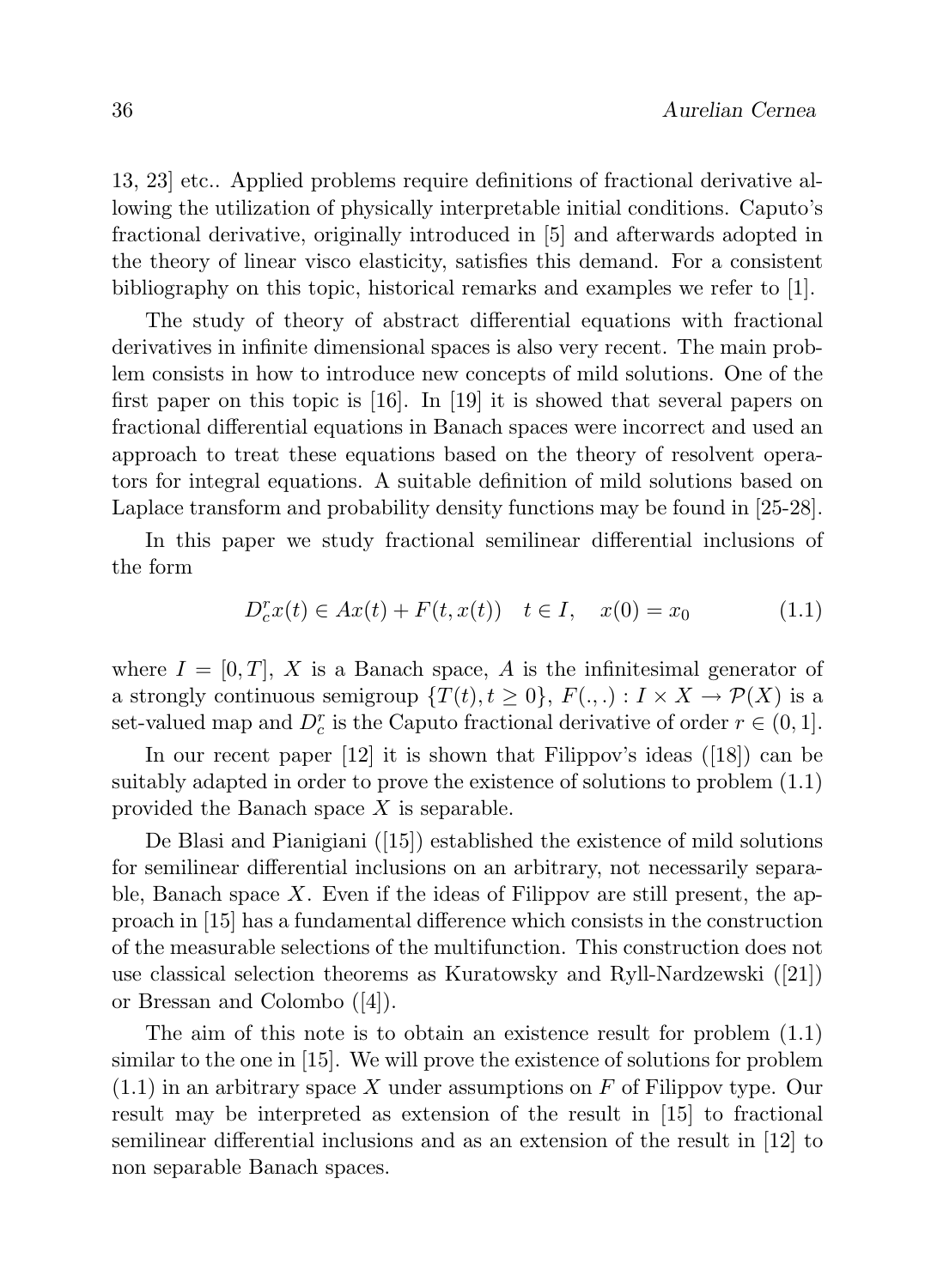The paper is organized as follows: in Section 2 we present the notations, definitions and the preliminary results to be used in the sequel and in Section 3 we prove the main result.

### 2 Preliminaries

Consider X an arbitrary real Banach space with norm  $\vert \cdot \vert$  and with the corresponding metric  $d(.,.)$ . Let  $\mathcal{P}(X)$  be the space of all bounded nonempty subsets of X endowed with the Pompeiu-Hausdorff pseudometric

$$
d_H(A, B) = max{d^*(A, B), d^*(B, A)}, d^*(A, B) = sup_{a \in A} d(a, B),
$$

where  $d(x, A) = \inf_{a \in A} |x - a|, A \subset X, x \in X$ .

Let  $\mathcal L$  be the  $\sigma$ -algebra of the (Lebesgue) measurable subsets of R and, for  $A \in \mathcal{L}$ , let  $\mu(A)$  be the Lebesgue measure of A.

Let X be a Banach space and Y be a metric space. An open (resp. closed) ball in Y with center y and radius r is denoted by  $B_Y(y, r)$  (resp.  $B_Y(y, r)$ . In what follows  $B = B_X(0, 1)$ .

A multifunction  $F: Y \to \mathcal{P}(X)$  with closed bounded nonempty values is said to be  $d_H$ -continuous at  $y_0 \in Y$  if for every  $\varepsilon > 0$  there exists  $\delta > 0$ such that for any  $y \in B_Y(y_0, r)$  we have  $d_H(F(y), F(y_0)) \leq \varepsilon$ . F is called  $d_H$ -continuous if it is so at each point  $y_0 \in Y$ .

Let  $A \in \mathcal{L}$ , with  $\mu(A) < \infty$ . A multifunction  $F: Y \to \mathcal{P}(X)$  with closed bounded nonempty values is said to be Lusin measurable if for every  $\varepsilon > 0$ there exists a compact set  $K_{\varepsilon} \subset A$ , with  $\mu(A \backslash K_{\varepsilon}) < \varepsilon$  such that F restricted to  $K_{\varepsilon}$  is d<sub>H</sub>-continuous.

It is clear that if  $F, G : A \to \mathcal{P}(X)$  and  $f : A \to X$  are Lusin measurable then so are F restricted to  $B (B \subset A$  measurable),  $F + G$  and  $t \to d(f(t), F(t))$ . Moreover, the uniform limit of a sequence of Lusin measurable multifunctions is also Lusin measurable.

We recall next the following definitions. For more details, we refer to [20].

**Definition 2.1.** a) The fractional integral of order  $r > 0$  of a Lebesgue integrable function  $f:(0,\infty) \to \mathbf{R}$  is defined by

$$
I^r f(t) = \int_0^t \frac{(t-s)^{\alpha-1}}{\Gamma(r)} f(s) ds, \quad t > 0, r > 0
$$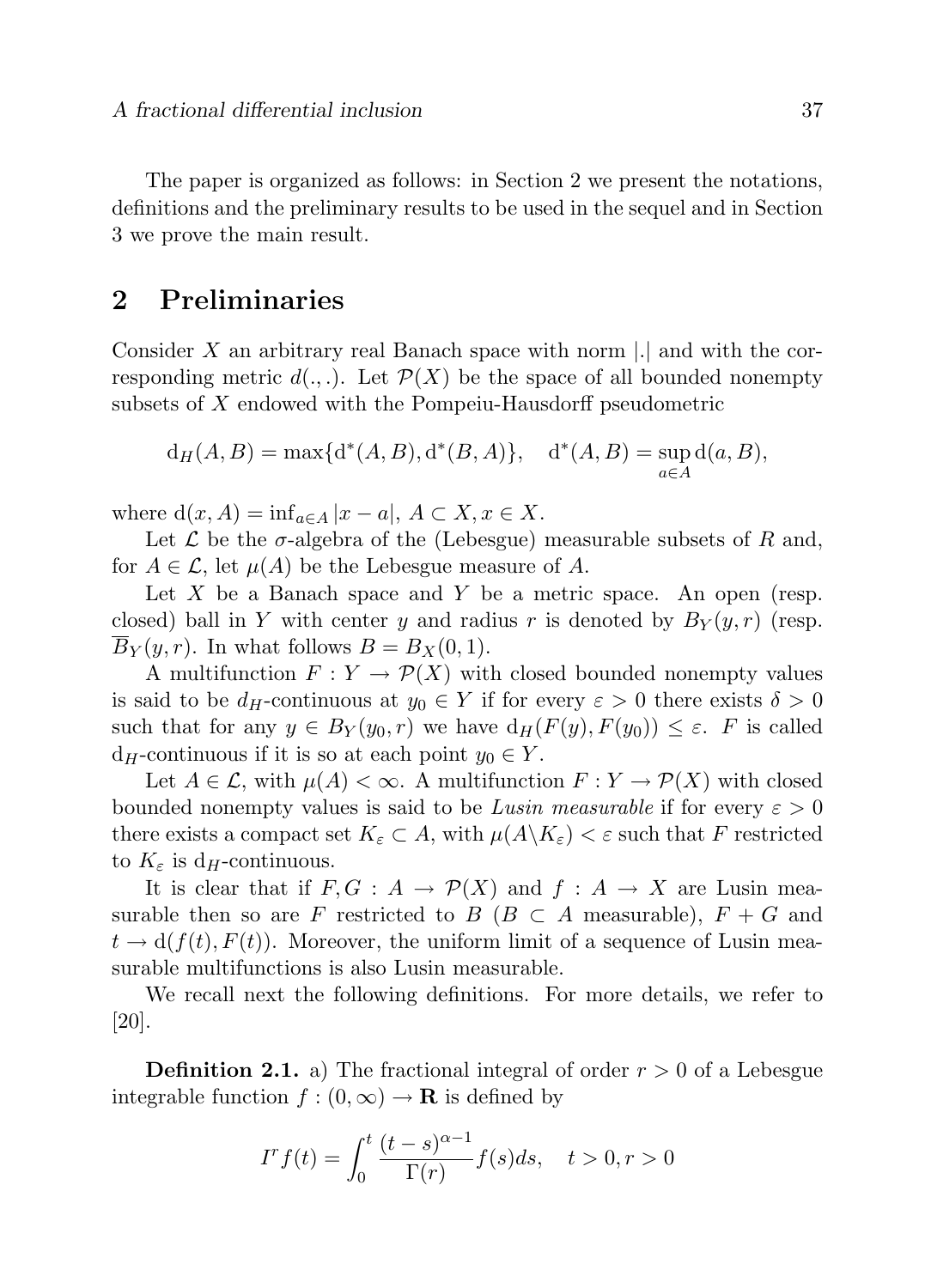provided the right-hand side is pointwise defined on  $(0, \infty)$  and  $\Gamma(.)$  is the (Euler's) Gamma function defined by  $\Gamma(\alpha) = \int_0^\infty t^{\alpha-1} e^{-t} dt$ .

b) The Riemann-Liouville derivative of order r of  $f(.) \in L^1(I, \mathbf{R})$  is defined by

$$
D_{L}^{r}f(t) = \frac{1}{\Gamma(n-r)}\frac{d^{n}}{dt^{n}}\int_{0}^{t}\frac{f(s)}{(t-s)^{r+1-n}}ds, \quad t > 0, \quad n - 1 < r < n.
$$

c) The Caputo fractional derivative of order r of  $f(.) \in L^1(I, \mathbf{R})$  is defined by

$$
D_{c}^{r} f(t) = D_{L}^{r} (f(t) - \sum_{k=0}^{n-1} \frac{t^{k}}{k!} f^{(k)}(0)) \quad t > 0, \quad n - 1 < r < n.
$$

**Remark 2.2.** a) If  $f(.) \in C^n([0,\infty), \mathbf{R})$  then  $D_c^r f(t) = I^{n-r} f^{(n)}(t)$ ,  $t > 0, n - 1 < r < n$ .

b) The Caputo derivative of a constant is equal to zero.

c) If  $f: I \to X$ , with X a Banach space, then integrals which appears in Definition 2.1 are taken in Bochner's sense.

Let denote by I the interval  $[0, T]$ ,  $T > 0$ , consider  $F : I \times X \to \mathcal{P}(X)$ a set-valued map and  $x_0 \in X$ . Consider  $A: D(A) \to X$  the infinitesimal generator of a strongly continuous semigroup  $\{T(t), t \geq 0\}$  and let  $M \geq 0$ be such that  $\sup_{t\in I}|T(t)|\leq M$ .

**Definition 2.3.** A continuous function  $x(.) \in C(I, X)$  is called a *mild* solution of problem (1.1) if there exists a (Bochner) integrable function  $f(.) \in$  $L^1(I, X)$  such that  $f(t) \in F(t, x(t))$  a.e. (I) and

$$
x(t) = S_1(t)x_0 + \int_0^t (t-u)^{r-1} S_2(t-u) f(u) du \quad \forall t \in I,
$$
 (2.1)

where

$$
S_1(t) = \int_0^\infty \xi_r(\theta) T(t^r \theta) d\theta, \quad S_2(t) = r \int_0^\infty \theta \xi_r(\theta) T(t^r \theta) d\theta,
$$

$$
\xi_r(\theta) = \frac{1}{r} \theta^{-1 - \frac{1}{r}} \omega_r(\theta^{-\frac{1}{r}}) \ge 0,
$$

$$
\omega_r(\theta) = \frac{1}{\pi} \sum_{n=1}^\infty (-1)^{n-1} \theta^{-rn - 1} \frac{\Gamma(nr+1)}{n!} \sin(n\pi r), \quad \theta > 0
$$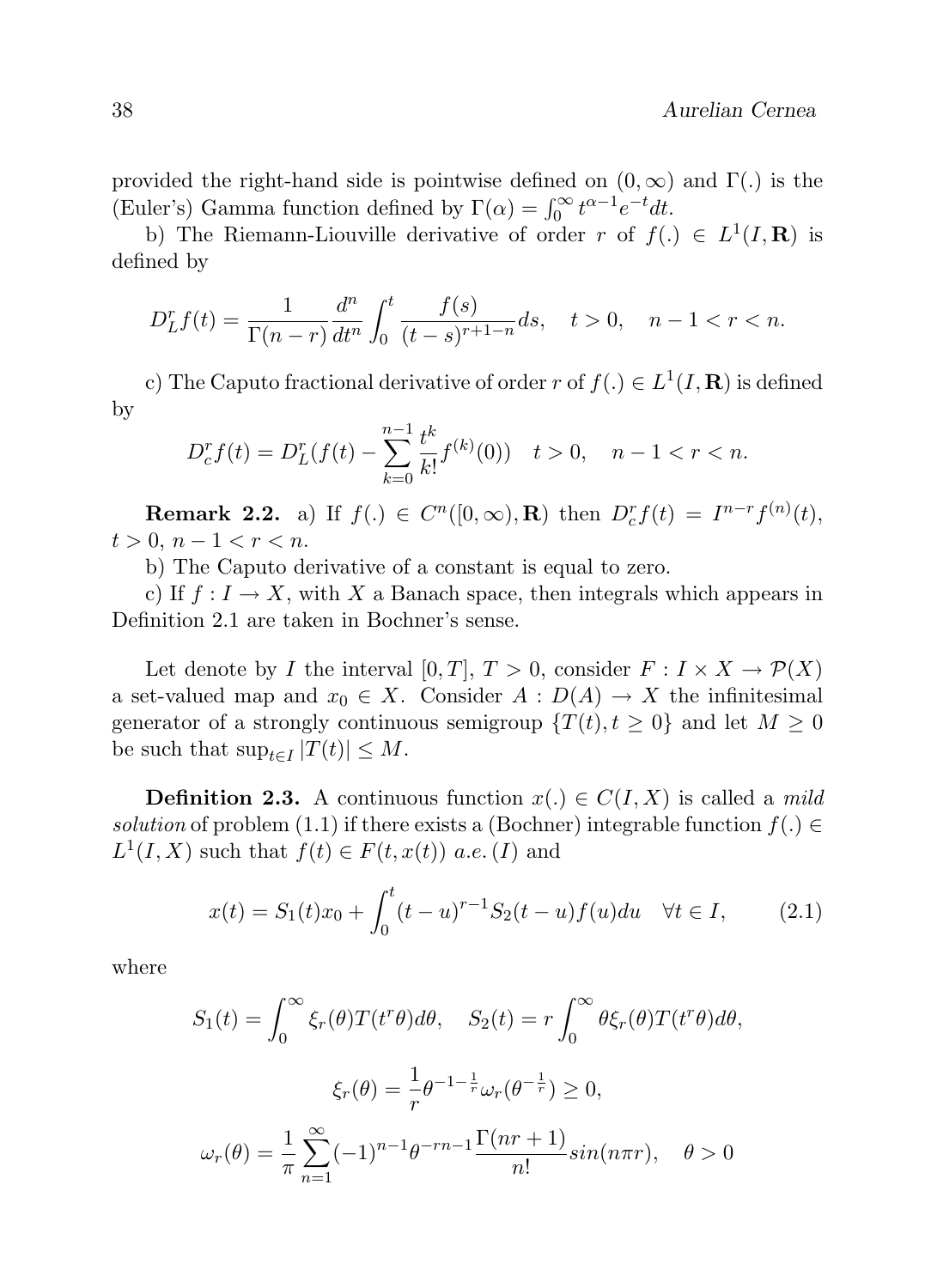and  $\xi_r$  is a probability density function defined on  $(0,\infty)$ , i.e.  $\xi_r(\theta) \geq 0$ ,  $\theta \in (0,\infty)$  and  $\int_0^\infty \xi_r(\theta) d\theta = 1$ .

We shall call  $(x(.) , f(.))$  a trajectory-selection pair of  $(1.1)$ .

The results summarized in the next lemmas will be used in the proof of our main results.

**Lemma 2.4.** ([27,28]) a) For any fixed  $t \geq 0$ ,  $S_1(t)$  and  $S_2(t)$  are linear and bounded operators, i.e. for any  $x \in X$ 

$$
|S_1(t)x| \le M|x|, \quad |S_2(t)x| \le \frac{M}{\Gamma(r)}|x|.
$$

 $b$ }{S<sub>1</sub>(t),  $t \ge 0$ } and {S<sub>2</sub>(t),  $t \ge 0$ } are strongly continuous.

c) If  $T(t)$ ,  $t \geq 0$  is compact, then  $S_1(t)$ ,  $t \geq 0$  and  $S_2(t)$ ,  $t \geq 0$  are also compact operators.

In what follows  $X$  is a real Banach space and we assume the following hypotheses.

**Hypothesis 2.5.** i)  $F(.,.)$  :  $I \times X \rightarrow \mathcal{P}(X)$  has nonempty closed bounded values and for any  $x \in X$   $F(.,x)$  is Lusin measurable on I.

ii) There exists  $l(.) \in L^1(I, (0, \infty))$  with  $L := \sup_{t \in I} I^r l(t) < +\infty$  such that,  $\forall t \in I$ 

$$
d_H(F(t, x_1), F(t, x_2)) \le l(t)|x_1 - x_2|, \quad \forall \ x_1, x_2 \in X.
$$

iii) There exists  $q(.) \in L^1(I, (0, \infty))$  with  $Q := \sup_{t \in I} I^r q(t) < +\infty$  such that  $\forall t \in I$  we have

$$
F(t,0) \subset q(t)B.
$$

**Lemma 2.6.** ([15]) i) Let  $F_i: I \to \mathcal{P}(X)$ , i=1,2 be two Lusin measurable multifunctions and let  $\varepsilon_i > 0$ , i=1,2 be such that

$$
H(t) := (F_1(t) + \varepsilon_1 B) \cap (F_2(t) + \varepsilon_2 B) \neq \emptyset, \quad \forall t \in I.
$$

Then the multifunction  $H : I \to \mathcal{P}(X)$  has a Lusin measurable selection  $h: I \to X$ .

ii) Assume that Hypothesis 2.5 is satisfied. Then for any  $x(.) : I \rightarrow X$ continuous,  $u(.) : I \to X$  measurable and  $\varepsilon > 0$  we have

a) the multifunction  $t \to F(t, x(t))$  is Lusin measurable on I.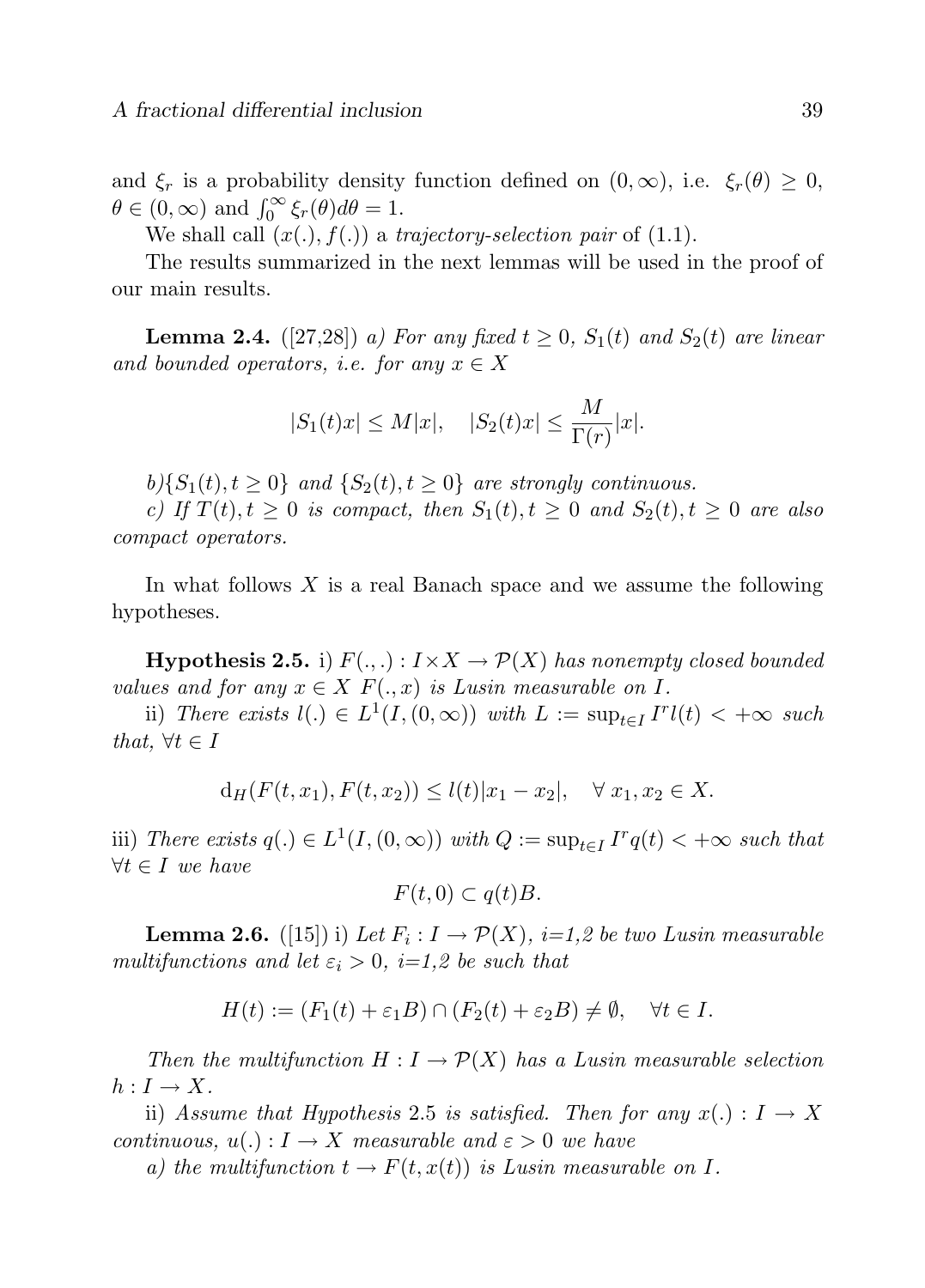b) the multifunction  $G: I \to \mathcal{P}(X)$  defined by

$$
G(t) := (F(t, x(t)) + \varepsilon B) \cap B_X(u(t), d(u(t), F(t, x(t))) + \varepsilon)
$$

has a Lusin measurable selection  $q: I \to X$ .

#### 3 The main results

We are ready now to prove our main result.

**Theorem 3.1.** Consider A the infinitesimal generator of a strongly continuous semigroup  $\{T(t), t \geq 0\}$  on a Banach space X such that there exists a constant  $M \geq 1$  with  $\sup_{t \in I} |T(t)| \leq M$ . We assume that Hypothesis 2.5 is satisfied and  $ML < 1$ .

Then, for every  $x_0 \in X$  the problem (1.1) has a solution  $x(.) : I \to X$ .

*Proof.* Let  $0 < \varepsilon < 1$ ,  $\varepsilon_n = \frac{\varepsilon}{2^{n+2}}$  and  $f_0(.) : I \to X$ ,  $f_0(t) \equiv 0$  and define

$$
x_0(t) = S_1(t)x_0 + \int_0^t (t-s)^{r-1} S_2(t-s) f_0(s) ds = S_1(t)x_0, \quad \forall t \in I
$$

Since  $x_0(.)$  is continuous, by Lemma 2.6 ii) there exists a Lusin measurable function  $f_1(.) : I \to X$  satisfying, for  $t \in I$ ,

$$
f_1(t) \in (F(t, x_0(t)) + \varepsilon_1 B) \cap B(f_0(t), d(f_0(t), F(t, x_0(t))) + \varepsilon_1)
$$

Obviously,  $f_1(.)$  is Bochner integrable on *I*. Define  $x_1(.) : I \to X$  by

$$
x_1(t) = S_1(t)x_0 + \int_0^t (t-s)^{r-1} S_2(t-s) f_1(s) \, ds, \quad \forall t \in I
$$

By induction, we construct a sequence  $x_n : I \to X$ ,  $n \geq 2$  given by

$$
x_n(t) = S_1(t)x_0 + \int_0^t (t-s)^{r-1} S_2(t-s) f_n(s) ds, \quad \forall t \in I,
$$
 (3.1)

where  $f_n(.) : I \to X$  a Lusin measurable function satisfying, for  $t \in I$ ,

$$
f_n(t) \in (F(t, x_{n-1}(t)) + \varepsilon_n B) \cap B(f_{n-1}(t), d(f_{n-1}(t), F(t, x_{n-1}(t))) + \varepsilon_n). \tag{3.2}
$$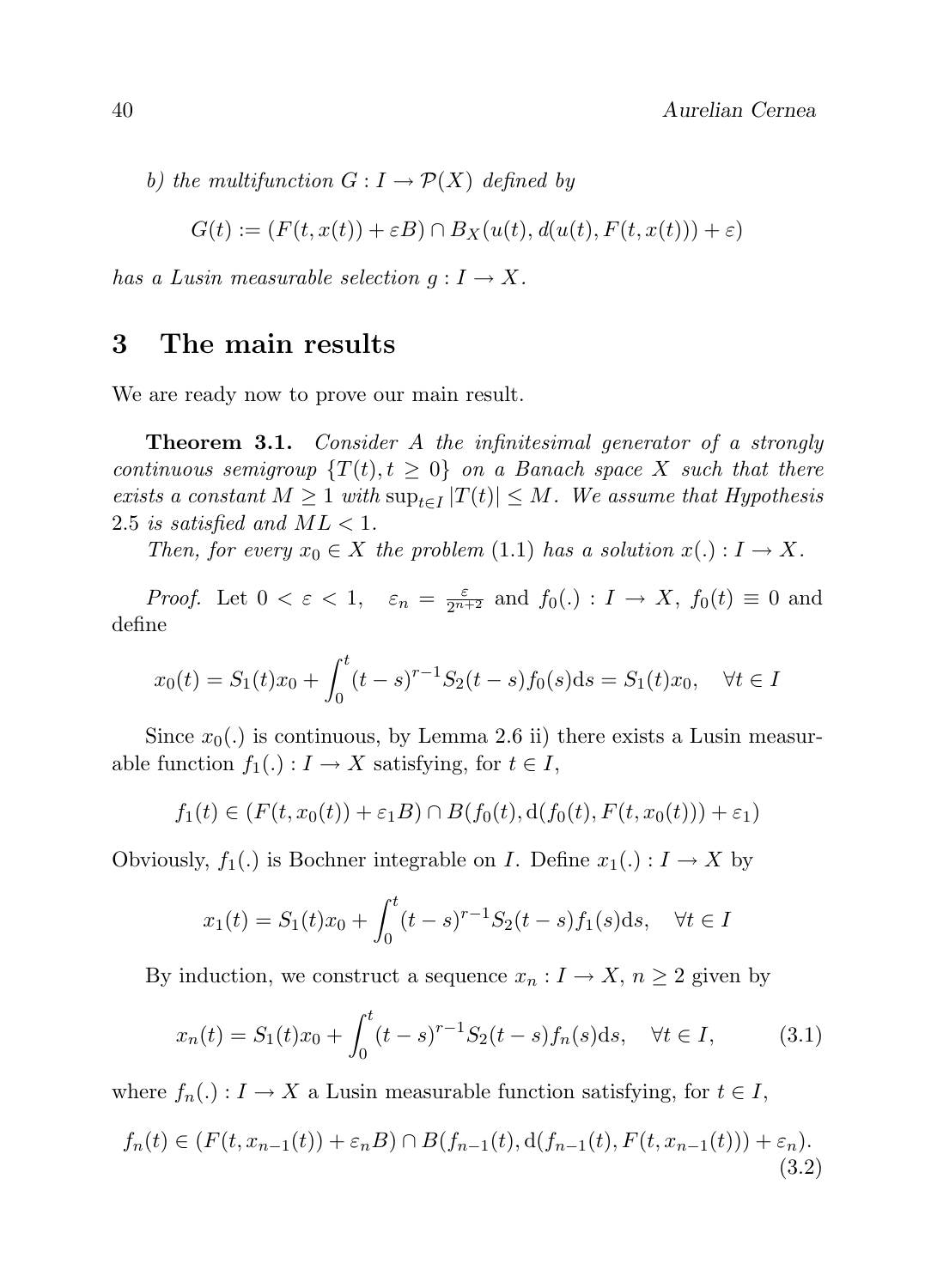From (3.2), for  $n \geq 2$ , and  $t \in I$  we obtain

$$
|f_n(t) - f_{n-1}(t)| \le d(f_{n-1}(t), F(t, x_{n-1}(t))) + \varepsilon_n \le d(f_{n-1}(t), F(t, x_{n-2}(t))) +
$$

$$
d_H(F(t, x_{n-2}(t)), F(t, x_{n-1}(t))) + \varepsilon_n \leq \varepsilon_{n-1} + l(t)|x_{n-1}(t) - x_{n-2}(t)| + \varepsilon_n.
$$

Since  $\varepsilon_{n-1} + \varepsilon_n < \varepsilon_{n-2}$  we deduce, for  $n \geq 2$ , that

$$
|f_n(t) - f_{n-1}(t)| \le \varepsilon_{n-2} + l(t)|x_{n-1}(t) - x_{n-2}(t)|. \tag{3.3}
$$

Denote  $p_0(t) := d(f_0(t), F(t, x_0(t))) = d(0, F(t, x_0(t))), t \in I$ . One has

$$
p_0(t) \le d(0, F(t, 0)) + d_H(F(t, 0), F(t, x_0(t))) \le
$$
  

$$
\le q(t) + l(t)|x_0(t)| \le q(t) + M(l(t)|x_0|.
$$

Therefore

$$
I^{r} p_{0}(t) = \frac{1}{\Gamma(r)} \int_{0}^{t} (t - s)^{r-1} p_{0}(s) \, \mathrm{d}s \le Q + ML|x_{0}|.
$$

Denote  $k = Q + ML|x_0| + \frac{T^r}{\Gamma(r+1)}\varepsilon$ 

Next we prove, by recurrence, that, for  $n \geq 2$  and  $t \in I$  we have

$$
|x_n(t) - x_{n-1}(t)| \le \frac{T^r}{\Gamma(r+1)} \sum_{j=0}^{n-2} \varepsilon_{n-2-j} M^{j+1} L^j + M^n L^{n-1} k \tag{3.4}
$$

We start with  $n = 2$ . In view of (3.1), (3.2) and (3.3), for  $t \in I$ , one has

$$
|x_2(t) - x_1(t)| \le \int_0^t (t-s)^{r-1} |S_2(t-s)(f_2(s) - f_1(s))| ds \le
$$
  

$$
\le \frac{M}{\Gamma(r)} \int_0^t (t-s)^{r-1} |f_2(s) - f_1(s)| ds \le \frac{M}{\Gamma(r)} \int_0^t (t-s)^{r-1} |\varepsilon_0 +
$$
  

$$
l(s)|x_1(s) - x_0(s)||ds \le \frac{MT^r}{\Gamma(r+1)} \varepsilon_0 + \frac{M}{\Gamma(r)} \int_0^t (t-s)^{r-1} l(s)|x_1(s) - x_0(s)| ds
$$
  

$$
\le \frac{MT^r}{\Gamma(r+1)} \varepsilon_0 + \frac{M^2}{(\Gamma(r))^2} \int_0^t (t-s)^{r-1} l(s) (\int_0^s (s-u)^{r-1} |f_1(u) - f_0(u)| du) ds
$$
  

$$
\le \frac{MT^r}{\Gamma(r+1)} \varepsilon_0 + \frac{M^2}{(\Gamma(r))^2} \int_0^t (t-s)^{r-1} l(s) (\int_0^s (s-u)^{r-1} [p_0(u) + \varepsilon_1] du) ds
$$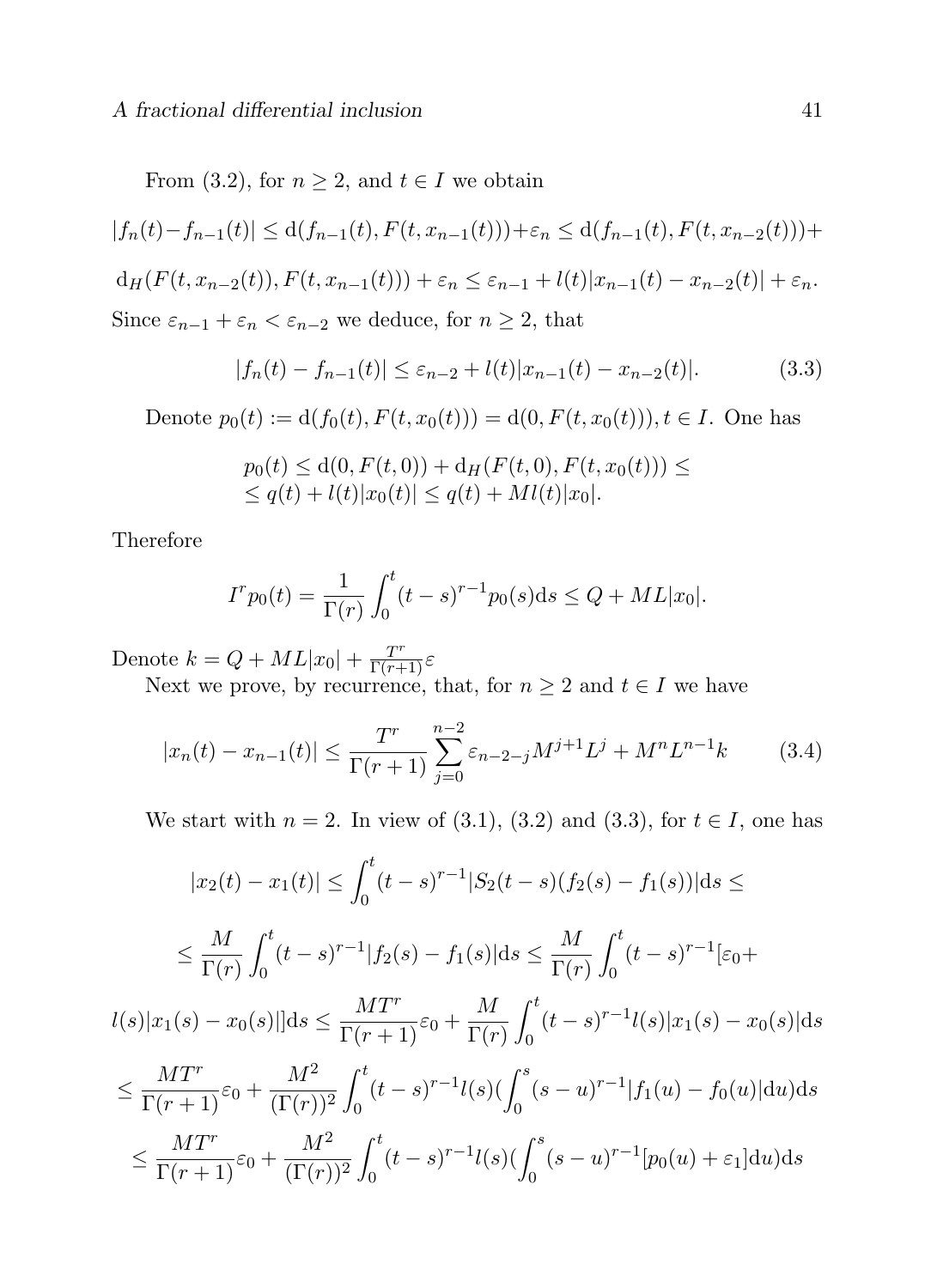$$
\leq \frac{MT^r}{\Gamma(r+1)}\varepsilon_0 + M^2Lk,
$$

i.e,  $(3.4)$  is verified for  $n = 2$ .

Using again  $(3.3)$  and  $(3.4)$  we have

$$
|x_{n+1}(t) - x_n(t)| \le \frac{M}{\Gamma(r)} \int_0^t (t-s)^{r-1} |f_{n+1}(s) - f_n(s)| ds \le
$$
  
\n
$$
\le \frac{M}{\Gamma(r)} \int_0^t [\varepsilon_{n-1} + l(s)|x_n(s) - x_{n-1}(s)|] ds \le \frac{MT^r}{\Gamma(r+1)} \varepsilon_{n-1} +
$$
  
\n
$$
\frac{M}{\Gamma(r)} \int_0^t (t-s)^{r-1} l(s)|x_n(s) - x_{n-1}(s)| ds \le \frac{MT^r}{\Gamma(r+1)} \varepsilon_{n-1} +
$$
  
\n
$$
\frac{M}{\Gamma(r)} \int_0^t (t-s)^{r-1} l(s) [\frac{T^r}{\Gamma(r+1)} \sum_{j=0}^{n-2} \varepsilon_{n-2-j} M^{j+1} L^j + M^n L^{n-1} k] ds
$$
  
\n
$$
\le \frac{MT^r}{\Gamma(r+1)} \varepsilon_{n-1} + \frac{T^r}{\Gamma(r+1)} \sum_{j=0}^{n-2} \varepsilon_{n-2-j} M^{j+2} L^{j+1} + M^{n+1} L^n k
$$
  
\n
$$
= \frac{T^r}{\Gamma(r+1)} \sum_{j=0}^{n-1} \varepsilon_{n-2-j} M^{j+1} L^j + M^{n+1} L^n k
$$

and the statement  $(3.4)$  is true for  $n + 1$ .

From (3.4) it follows that, for  $n \geq 2$  and  $t \in I$  one has

$$
|x_n(t) - x_{n-1}(t)| \le a_n,
$$
\n(3.5)

where

$$
a_n = \frac{T^r}{\Gamma(r+1)} \sum_{j=0}^{n-2} \varepsilon_{n-2-j} M^{j+1} L^j + M^n L^{n-1} (Q + ML |x_0| + \frac{T^r}{\Gamma(r+1)} \varepsilon).
$$

Obviously, the series whose  $n$ -th term is  $a_n$  is convergent. So, from  $(3.5)$  we have that  $x_n(.)$  converges uniformly on I to a continuous function,  $x(.) : I \rightarrow X$ .

On the other hand, in view of (3.3) we have

$$
|f_n(t) - f_{n-1}(t)| \le \varepsilon_{n-2} + l(t)a_{n-1}, \quad t \in I, n \ge 3
$$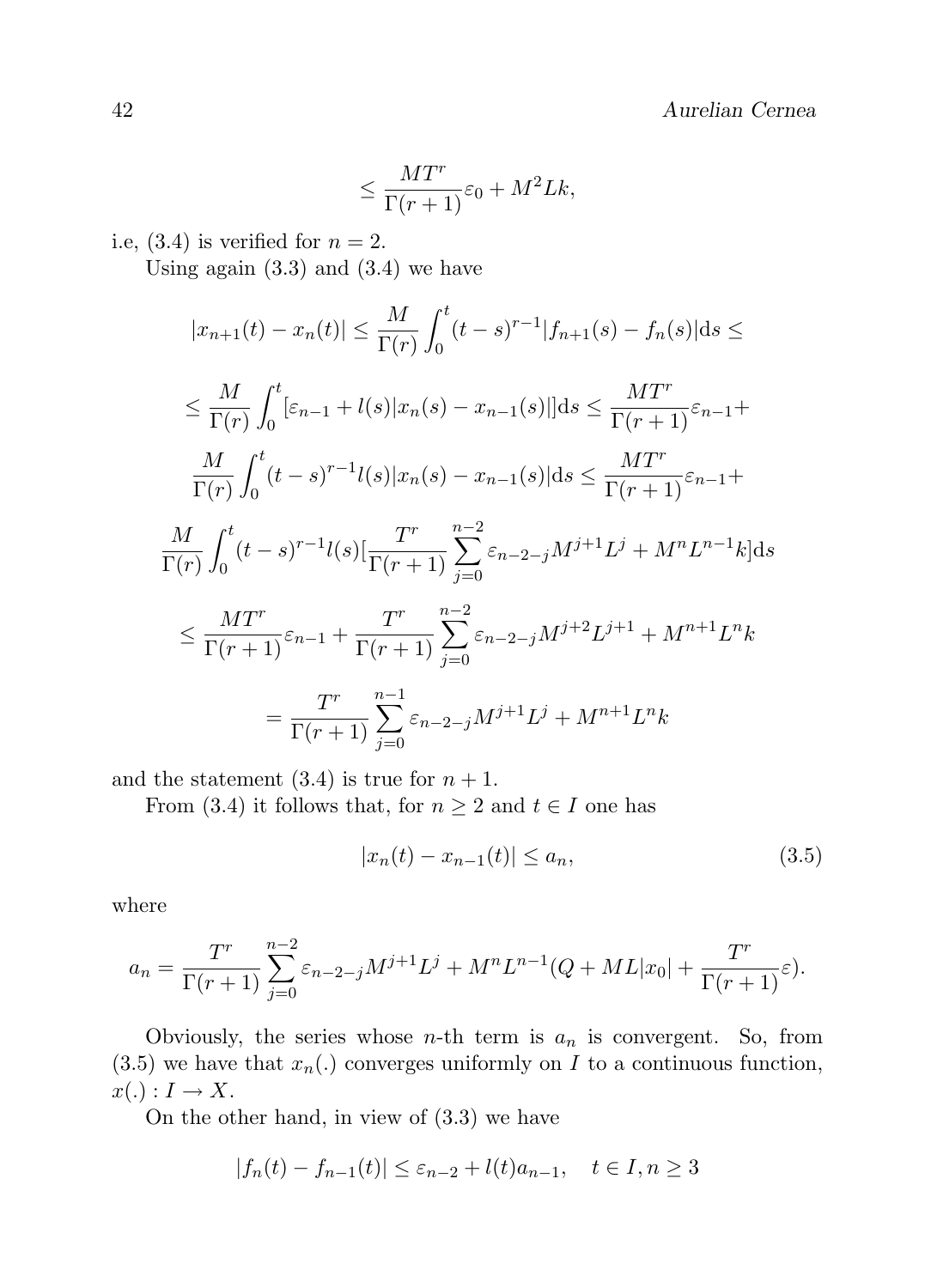which implies that the sequence  $f_n(.)$  converges to a Lusin measurable function  $f(.) : I \rightarrow X$ .

One may write successively,

$$
\begin{aligned} \n|\int_0^t (t-s)^{r-1} S_2(t-s) f_n(s) \, ds - \int_0^t (t-s)^{r-1} S_2(t-s) f(s) \, ds| &\leq \\ \n\frac{M}{\Gamma(r)} \int_0^t (t-s)^{r-1} |f_n(s) - f(s)| \, ds &\leq \frac{M}{\Gamma(r)} \int_0^t (t-s)^{r-1} l(s) |x_{n-1}(s) \\ \n&-x(s) | ds &\leq \frac{M}{\Gamma(r)} L |x_{n-1}(.) - x(.)|_C. \n\end{aligned}
$$

So, passing with  $n \to \infty$  in (3.1) we obtain

$$
x(t) = S_1(t)x_0 + \int_0^t (t - u)^{r-1} S_2(t - u) f(u) du \quad \forall t \in I.
$$

On the other hand, from (3.2) we get

 $f_n(t) \in F(t, x_n(t)) + \varepsilon_n B, \quad t \in I, n \geq 1$ 

and letting  $n \to \infty$  we have

$$
f(t) \in F(t, x(t)), \quad t \in I.
$$

and the proof is complete.

# References

- [1] E. Ait Dads, M. Benchohra, S. Hamani. Impulsive fractional differential inclusions involving Caputo fractional derivative. Fract. Calc. Appl. Anal. 12:15-38, 2009.
- [2] M. Benchohra, J. Henderson, S.K. Ntouyas, A. Ouahab. Existence results for fractional order functional differential equations with infinite delay. J. Math. Anal. Appl. 338:1340-1350, 2008.
- [3] M. Benchohra, J. Henderson, S.K. Ntouyas, A. Ouahab. Existence results for fractional order functional differential inclusions with infinite delay and applications to control theory. Fract. Calc. Appl. Anal. 11:35- 56, 2008.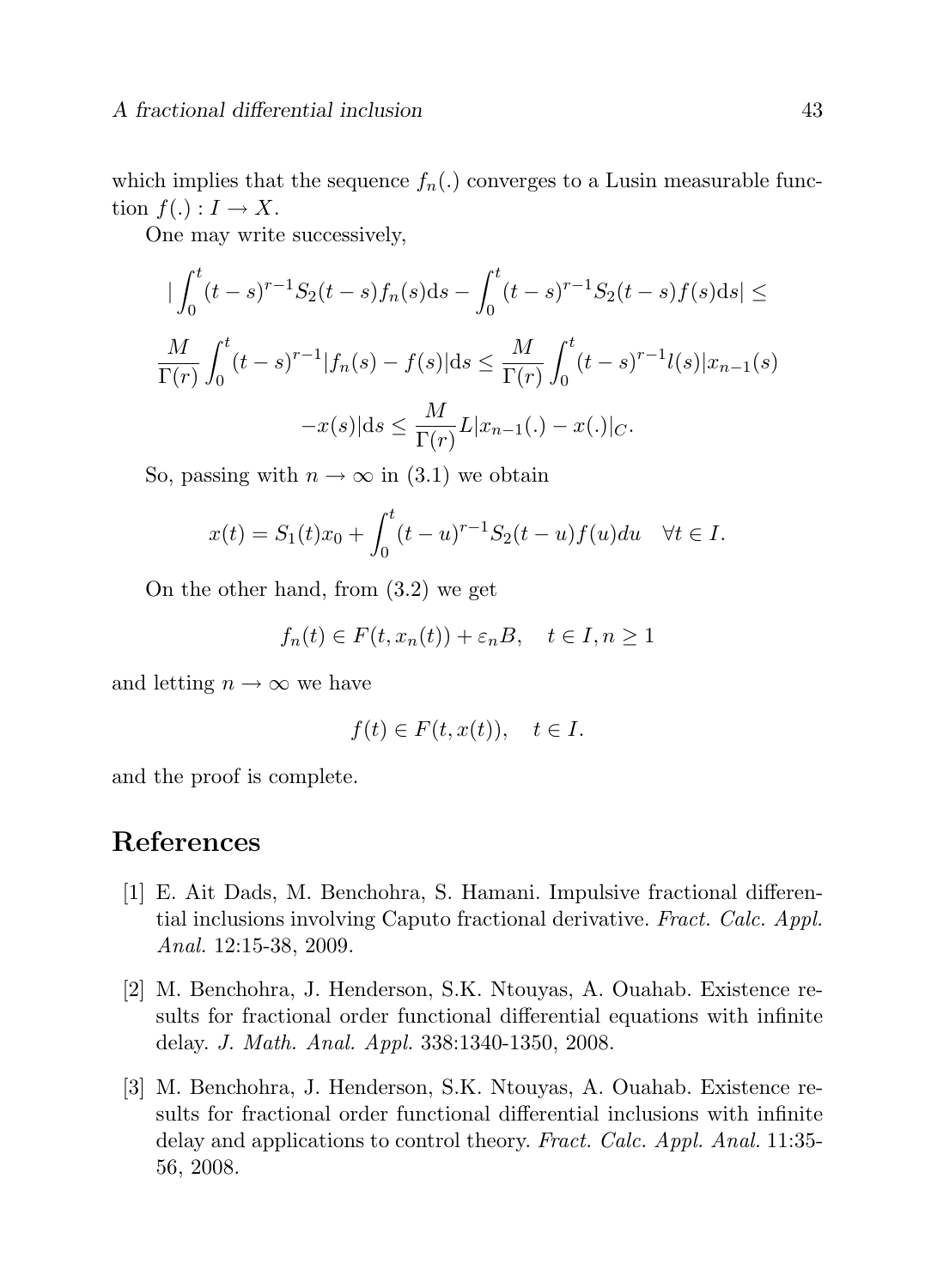- [4] A. Bressan, G. Colombo. Extensions and selections of maps with decomposable values. Studia Math. 90:69-86, 1988.
- [5] M. Caputo. Elasticit`a e Dissipazione. Zanichelli, Bologna, 1969.
- [6] C. Castaing, M. Valadier. Convex Analysis and Measurable Multifunctions. Springer, Berlin, 1977.
- [7] A. Cernea. On the existence of solutions for fractional differential inclusions with boundary conditions. Fract. Calc. Appl. Anal. 12:433-442, 2009.
- [8] A. Cernea. Variational inclusions for fractional differential inclusions. Commun. Appl. Nonlinear Anal. 16:85-92, 2009.
- [9] A. Cernea. Continuous version of Filippov's theorem for fractional differential inclusions. Nonlinear Anal. 72:204-208, 2010.
- [10] A. Cernea. On the existence of solutions for nonconvex fractional hyperbolic differential inclusions. Commun. Math. Anal. 9:109-120, 2010.
- [11] A. Cernea. Some remarks on a fractional differential inclusion with nonseparated boundary conditions. Electronic J. Qual. Theory Diff. Equations 2011,45:1-14, 2011.
- [12] A. Cernea. On the existence of mild solutions for nonconvex fractional semilinear differential inclusions. Electronic J. Qual. Theory Diff. Equations 2012,64:1-15, 2012.
- [13] Y.K. Chang, J.J. Nieto. Some new existence results for fractional differential inclusions with boundary conditions. Mathematical and Computer Modelling 49:605-609, 2009.
- [14] L. Chen, Z. Fan. On mild solutions to fractional differential equations with nonlocal conditions. *Electronic J. Qual. Theory Diff. Equations* 2011,53:1-13, 2011.
- [15] F. S. De Blasi, G. Pianigiani. Evolution inclusions in non separable Banach spaces. Comment. Math. Univ. Carolinae 40:227-250, 1999.
- [16] M.M. El-Borai. Some probability densities and fundamental solutions of fractional evolution equations. Chaos Solitons Fractals 14:433-440, 2002.